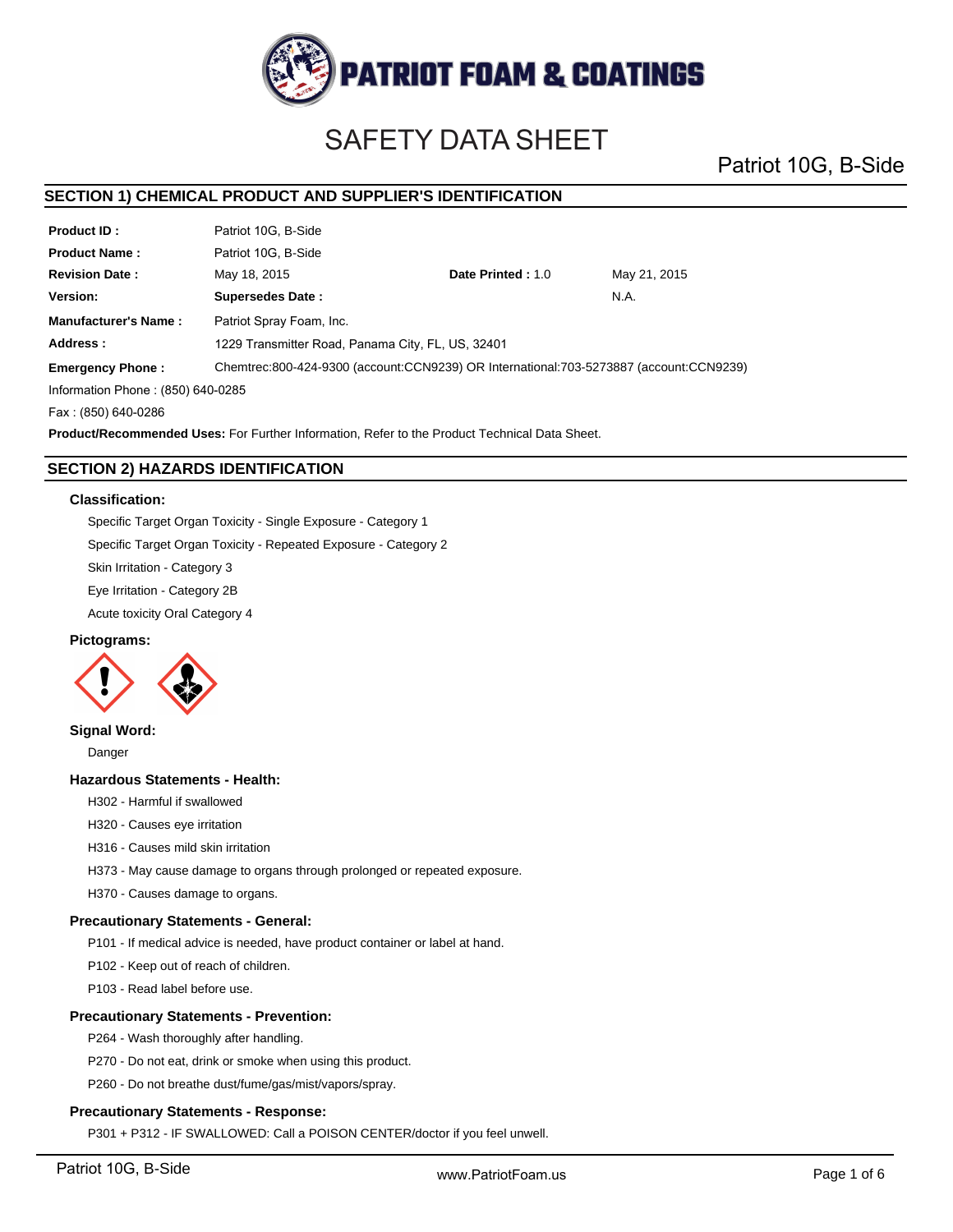P305 + P351 + P338 - IF IN EYES: Rinse cautiously with water for several minutes. Remove contact lenses, if present and easy to do. Continue rinsing.

P337 + P313 - If eye irritation persists: Get medical advice/attention.

P332 + P313 - If skin irritation occurs: Get medical advice/attention.

P314 - Get Medical advice/attention if you feel unwell.

P308 + P311 - IF exposed or concerned: Call a POISON CENTER/doctor.

P321 - Specific treatment (see section 4 on this SDS).

#### **Precautionary Statements - Storage:**

P405 - Store locked up.

#### **Precautionary Statements - Disposal:**

P501 - Dispose of contents/ container to an approved waste disposal plant.

# **CAS Chemical Name % by Weight SECTION 3) COMPOSITION / INFORMATION ON INGREDIENTS** 0000111-46-6 DIETHYLENE GLYCOL 14% - 25% 0000107-21-1 ETHYLENE GLYCOL 2% - 3% Not Reported **Tertiary Amine gelling catalyst** 1.3% - 2.2%

#### **SECTION 4) FIRST-AID MEASURES**

#### **Inhalation:**

Remove source of exposure or move person to fresh air and keep comfortable for breathing. If experiencing respiratory symptoms: Call a POISON CENTER/doctor. If breathing is difficult, trained personnel should administer emergency oxygen if advised to do so by the POISON CENTER/doctor.

If exposed/feel unwell/concerned: Call a POISON CENTER/doctor.

#### **Skin Contact:**

Take off contaminated clothing, shoes and leather goods (e.g. watchbands, belts). Gently blot or brush away excess product. Wash with plenty of lukewarm, gently flowing water for a duration of 15-20 minutes. If skin irritation or rash occurs: Get medical advice/attention. Wash contaminated clothing before re-use or discard.

IF exposed or concerned: Get medical advice/attention.

#### **Eye Contact:**

Avoid direct contact. Wear chemical protective gloves, if necessary.

Rinse eyes cautiously with lukewarm, gently flowing water for several minutes, while holding the eyelids open. Remove contact lenses, if present and easy to do. Continue rinsing for 15-20 minutes. Take care not to rinse contaminated water into the unaffected eye or onto the face. If eye irritation persists: Get medical advice/attention.

#### **Ingestion:**

Rinse mouth. Do NOT induce vomiting. Immediately call a POISON CENTER/doctor. If vomiting occurs naturally, lie on your side, in the recovery position.

IF exposed or concerned: Get medical advice/attention.

# **SECTION 5) FIRE-FIGHTING MEASURES**

#### **Suitable Extinguishing Media:**

Dry chemical, foam, carbon dioxide is recommended. Water spray is recommended to cool or protect exposed materials or structures. Carbon dioxide can displace oxygen. Use caution when applying carbon dioxide in confined spaces. Simultaneous use of foam and water on the same surface is to be avoided as water destroys the foam. Sand or earth may be used for small fires only.

#### **Specific Hazards in Case of Fire:**

Heated containers may build up pressure and rupture violently. Therefore, use cold water to cool fire-exposed containers.

#### **Fire-fighting Procedures:**

Isolate immediate hazard area and keep unauthorized personnel out. Stop spill/release if it can be done safely. Move undamaged containers from immediate hazard area if it can be done safely. Water spray may be useful in minimizing or dispersing vapors and to protect personnel. Water may be ineffective but can be used to cool containers exposed to heat or flame. Caution should be exercised when using water or foam as frothing may occur, especially if sprayed into containers of hot, burning liquid.

Dispose of fire debris and contaminated extinguishing water in accordance with official regulations.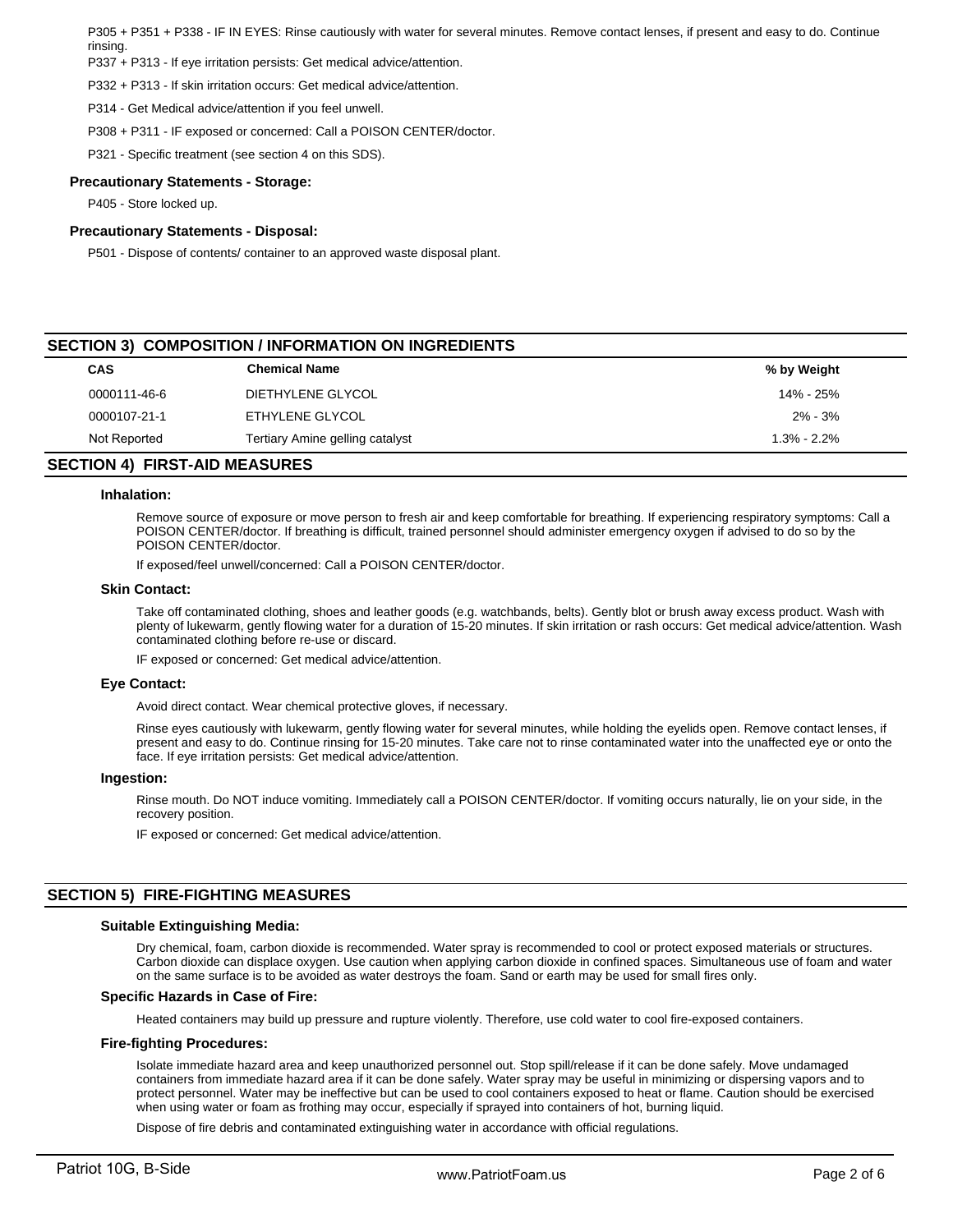#### **Special Protective Actions:**

Wear NIOSH approved self-contained breathing apparatus in positive pressure mode with full-face piece. Boots, gloves (neoprene), googles, and full protective clothing are also required.

Care should always be exercised in dust/mist areas.

#### **SECTION 6) ACCIDENTAL RELEASE MEASURES**

# **Emergency Procedure:**

ELIMINATE all ignition sources (no smoking, flares, sparks or flames in immediate area).

Do not touch or walk through spilled material.

Isolate hazard area and keep unnecessary people away. Remove all possible sources of ignition in the surrounding area. Notify authorities if any exposure to the general public or the environment occurs or is likely to occur.

If spilled material is cleaned up using a regulated solvent, the resulting waste mixture may be regulated.

#### **Recommended Equipment:**

Positive pressure, full-face piece self-contained breathing apparatus(SCBA), or positive pressure supplied air respirator with escape SCBA (NIOSH approved).

#### **Personal Precautions:**

Avoid breathing vapors. Avoid contact with skin, eyes or clothing. Do not touch damaged containers or spilled materials unless wearing appropriate protective clothing.

#### **Environmental Precautions:**

Stop spill/release if it can be done safely. Prevent spilled material from entering sewers, storm drains, other unauthorized drainage systems and natural waterways by using sand, earth, or other appropriate barriers.

#### **Methods and Materials for Containment and Cleaning up:**

Contain and absorb large spillages onto an inert, non-flammable adsorbent carrier (such as earth or sand). Shovel into open-top drums or plastic bags for further decontamination, if necessary. Wash the spillage area clean with liquid decontaminate. Remove and properly dispose of residues. Notify applicable government authorities if release is reportable.

# **SECTION 7) HANDLING AND STORAGE**

#### **General:**

Wash hands after use. Do not get in eyes, on skin or on clothing. Do not breathe vapors or mists. Use good personal hygiene practices. Eating, drinking and smoking in work areas is prohibited. Remove contaminated clothing and protective equipment before entering eating areas.

#### **Ventilation Requirements:**

Use only with adequate ventilation to control air contaminants to their exposure limits. The use of local ventilation is recommended to control emissions near the source.

#### **Storage Room Requirements:**

Keep container(s) tightly closed and properly labeled. Store in cool, dry, well-ventilated areas away from heat, direct sunlight, strong oxidizers and any incompatibilities. Store in approved containers and protect against physical damage. Keep containers securely sealed when not in use. Indoor storage should meet OSHA standards and appropriate fire codes. Containers that have been opened must be carefully resealed to prevent leakage. Empty container retain residue and may be dangerous.

Use non-sparking ventilation systems, approved explosion-proof equipment and intrinsically safe electrical systems in areas where this product is used and stored.

Ground and bond containers and receiving equipment. Avoid static electricity by grounding.

Do not cut, drill, grind, weld, or perform similar operations on or near containers. Do not pressurize containers to empty them. Ground all structures, transfer containers and equipment to conform to the national electrical code. Use procedures that prevent static electrical sparks. Static electricity may accumulate and create a fire hazard.

Ideal storage temperature is 50-75°F.

# **SECTION 8) EXPOSURE CONTROLS/PERSONAL PROTECTION**

#### **Eye Protection:**

Wear eye protection with side shields or goggles. Wear indirect-vent, impact and splash resistant goggles when working with liquids. If additional protection is needed for entire face, use in combination with a face shield.

#### **Skin Protection:**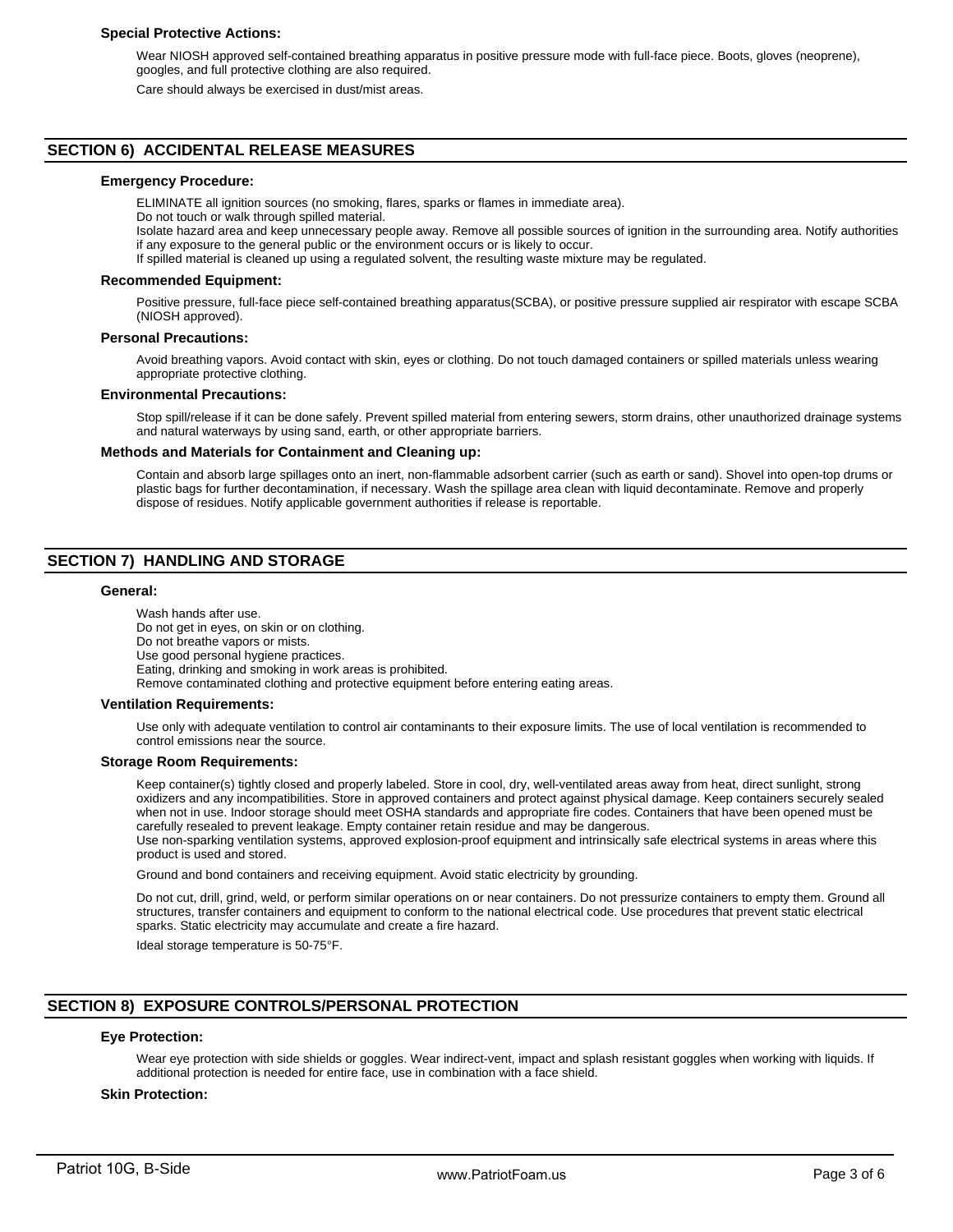Use of gloves approved to relevant standards made from the following materials may provide suitable chemical protection: PVC, neoprene or nitrile rubber gloves. Suitability and durability of a glove is dependent on usage, e.g. frequency and duration of contact, chemical resistance of glove material, glove thickness, dexterity. Always seek advice from glove suppliers. Contaminated gloves should be replaced. Use of an apron and over- boots of chemically impervious materials such as neoprene or nitrile rubber is recommended to avoid skin sensitization. The type of protective equipment must be selected according to the concentration and amount of the dangerous substance at the specific workplace. Launder soiled clothes or properly disposed of contaminated material, which cannot be decontaminated.

Depending on conditions of use, additional protection may be required such as apron, arm covers, or full body suit. Wash contaminated clothing before re-wearing.

#### **Respiratory Protection:**

If airborne concentrations exceed or are expected to exceed the TLV, use MSHA/NIOSH approved positive pressure supplied pressure supplied air respiratory with a full face piece or an air supplied hood. For emergencies, use a positive pressure self-contained breathing apparatus. Air purifying (cartridge type) respirators are not approved for protection against isocyanates.

#### **Appropriate Engineering Controls:**

Provide exhaust ventilation or other engineering controls to keep the airborne concentrations of vapors below their respective threshold limit value.

| <b>Chemical Name</b>   | OSHA<br>TWA<br>(ppm) | <b>OSHA</b><br><b>TWA</b><br>(mg/m3) | OSHA<br>STEL<br>(ppm) | OSHA<br>STEL<br>(mg/m3) | OSHA-<br>Tables-<br>Z1,2,3 | <b>OSHA</b><br>Carcinogen | <b>OSHA</b><br><b>Skin</b><br>designation | <b>NIOSH</b><br><b>TWA</b><br>(ppm) | <b>NIOSH</b><br>TWA<br>(mg/m3) | <b>NIOSH</b><br>STEL<br>(ppm) | <b>NIOSH</b><br>STEL<br>(mg/m3) | <b>NIOSH</b><br>Carcinogen |
|------------------------|----------------------|--------------------------------------|-----------------------|-------------------------|----------------------------|---------------------------|-------------------------------------------|-------------------------------------|--------------------------------|-------------------------------|---------------------------------|----------------------------|
| <b>ETHYLENE GLYCOL</b> |                      |                                      |                       |                         |                            |                           |                                           |                                     |                                |                               |                                 |                            |

| Chemical Name   | ACGIH      | <b>ACGIH</b> | <b>ACGIH</b> | <b>ACGIH</b> |
|-----------------|------------|--------------|--------------|--------------|
|                 | <b>TWA</b> | TWA          | STFI         | STFI         |
|                 | (ppm)      | (mq/m3)      | (ppm)        | (mg/m3)      |
| ETHYLENE GLYCOL |            |              |              | C.100        |

# **SECTION 9) PHYSICAL AND CHEMICAL PROPERTIES**

### **Physical and Chemical Properties**

| Density                      | $9.85$ lb/gal          |
|------------------------------|------------------------|
| <b>Specific Gravity</b>      | 1.18                   |
| <b>VOC Regulatory</b>        | $0.00$ lb/gal          |
| VOC Part A & B Combined      | N.A.                   |
| Appearance                   | Light Brown Liquid     |
| <b>Odor Threshold</b>        | N.A.                   |
| <b>Odor Description</b>      | <b>Slight Ethereal</b> |
| pH                           | N.A.                   |
| <b>Water Solubility</b>      | N.A.                   |
| Flammability                 | N/A                    |
| Flash Point Symbol           | N.A.                   |
| <b>Flash Point</b>           | 149 °C                 |
| Viscosity                    | N.A.                   |
| Lower Explosion Level        | N.A.                   |
| <b>Upper Explosion Level</b> | N.A.                   |
| Vapor Pressure               | N.A.                   |
| Vapor Density                | Heavier than air       |
| <b>Freezing Point</b>        | N.A.                   |
| <b>Melting Point</b>         | N.A.                   |
| Low Boiling Point            | N.A.                   |
| High Boiling Point           | N.A.                   |
| Auto Ignition Temp           | N.A.                   |
| Decomposition Pt             | N.A.                   |
| <b>Evaporation Rate</b>      | Slower than ether      |
| Coefficient Water/Oil        | N.A.                   |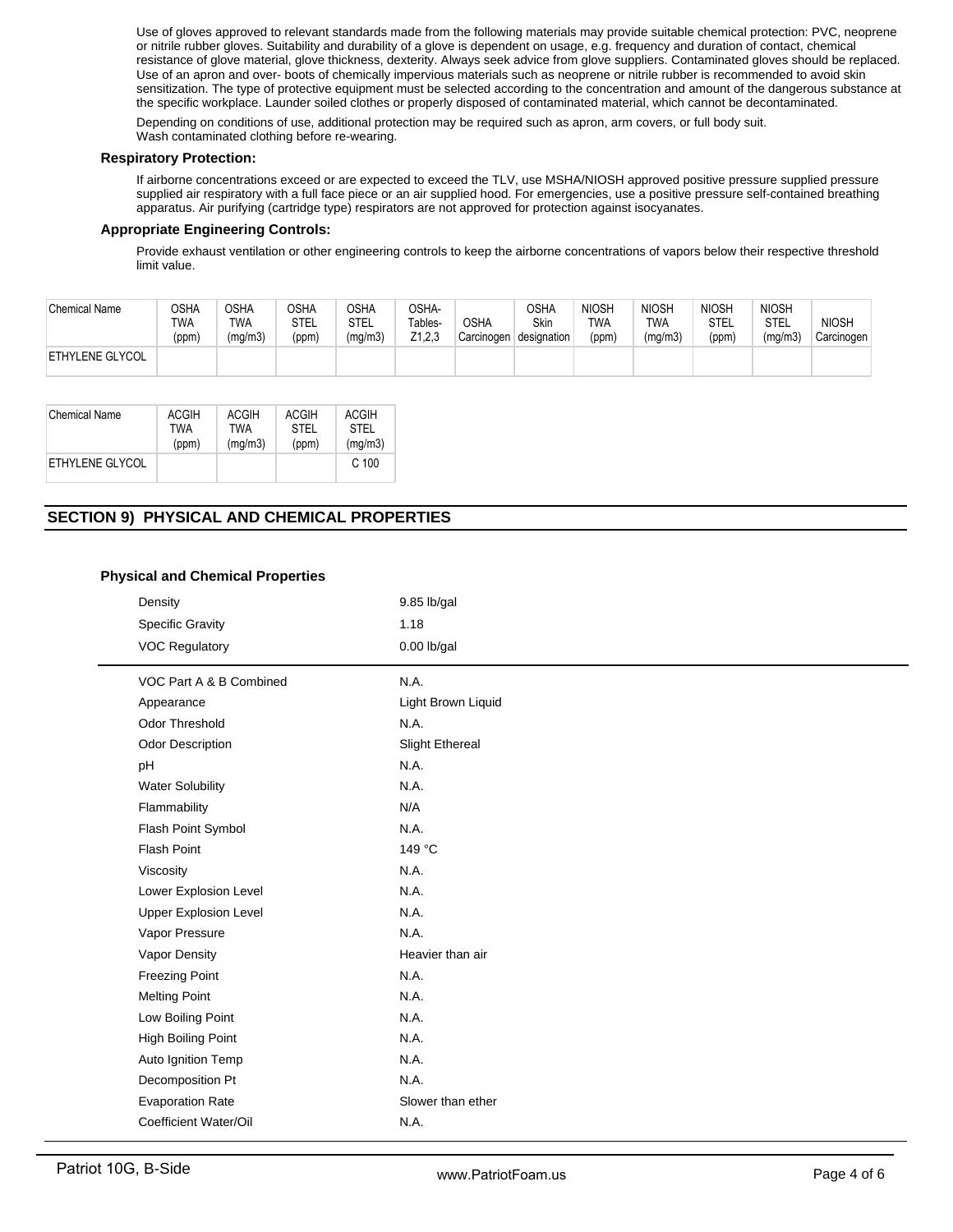#### **Stability:**

Material is stable at standard temperature and pressure.

#### **Conditions to Avoid:**

Avoid high temperatures, heated material will build pressure and may rupture the container violently.

#### **Hazardous Reactions/Polymerization:**

Will not occur.

#### **Incompatible Materials:**

This product will react with any material containing active hydrogens, such as water, alcohol, ammonia, amines, alkalis and acids, the reaction with water is slow under 50°C, but is accelerated at higher temperature and in the presence of alkalis, tertiary amines, and metal compounds.

#### **Hazardous Decomposition Products:**

Highly unlikely under normal industrial use. Under extreme heat and fire, carbon monoxide, carbon dioxide.

# **SECTION 11) TOXICOLOGICAL INFORMATION**

#### **Skin Corrosion/Irritation:**

Causes mild skin irritation

#### **Serious Eye Damage/Irritation:**

Causes eye irritation

#### **Carcinogenicity:**

No data available

#### **Respiratory/Skin Sensitization:**

No data available

#### **Germ Cell Mutagenicity:**

No data available

#### **Reproductive Toxicity:**

No data available

#### **Specific Target Organ Toxicity - Single Exposure:**

Causes damage to organs.

#### **Specific Target Organ Toxicity - Repeated Exposure:**

May cause damage to organs through prolonged or repeated exposure.

# **Aspiration Hazard:**

No data available

#### **Acute Toxicity:**

No data available

#### 0000107-21-1 ETHYLENE GLYCOL

LD50 (oral, rat): 5.89 g/kg; 8.54 g/kg; 13.0 g/kg (5) LD50 (oral, mouse): 7.5 g/kg; 15.28 g/kg (5,6) LD50 (oral, guinea pig): 6.6 g/kg; 11.0 g/kg (5) LD50 (oral, rabbit): 5.0 g/kg (5) LD50 (dermal, rabbit): 9.5 g/kg (6)

# **SECTION 12) ECOLOGICAL INFORMATION**

#### **Toxicity:**

No data available.

# **Persistence and Degradability:**

No data available.

# **Bioaccumulative Potential:**